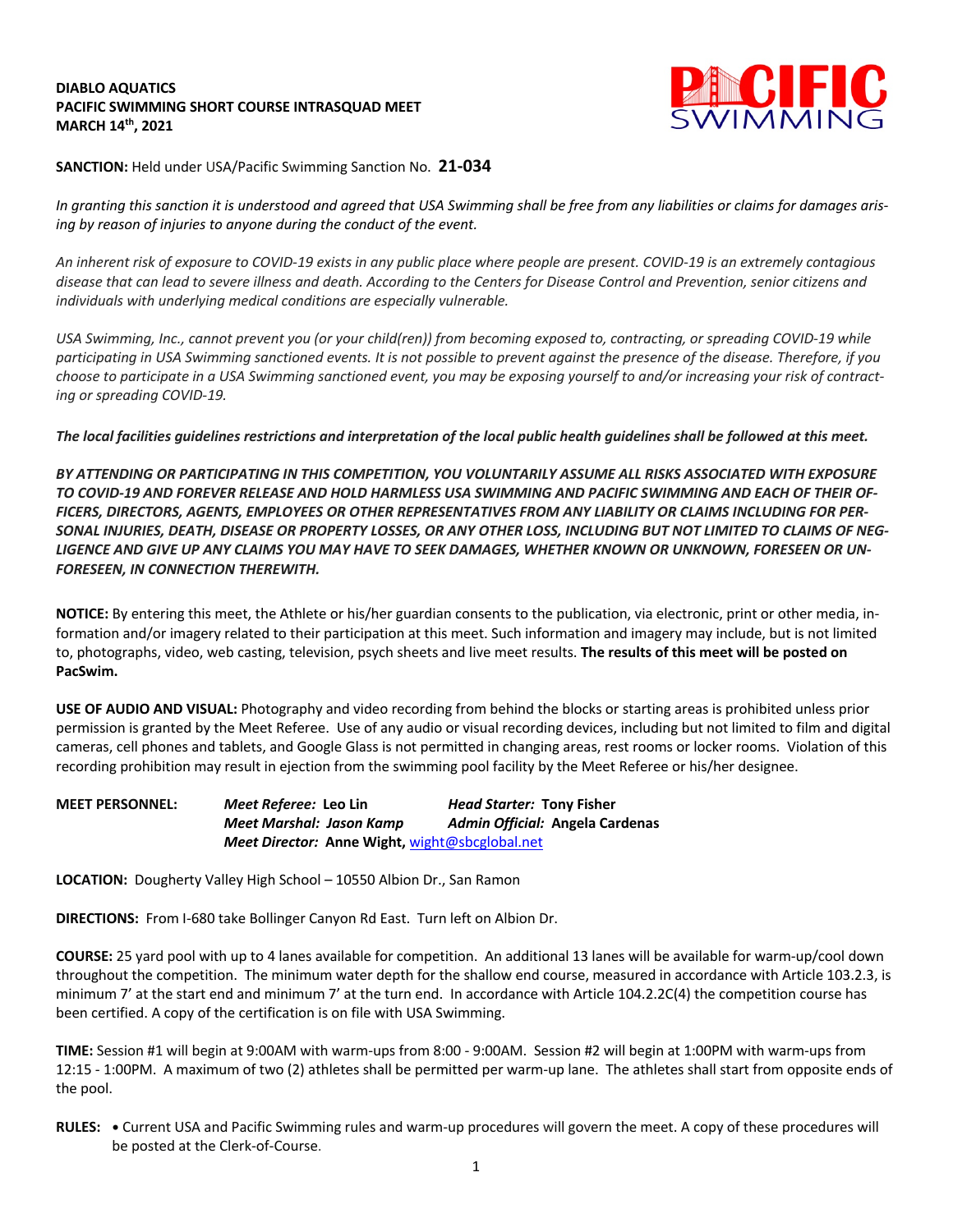• The local facilities guidelines, restrictions and interpretation of the local public health guidelines shall be followed at this meet.

• All applicable adults participating in or associated with this meet, acknowledge that they are subject to the provisions of the USA Swimming Minor Athlete Abuse Prevention Policy ("MAAPP"), and that they understand that compliance with the MAAPP policy is a condition of participation in the conduct of this competition.

- All events are timed finals.
- Athletes may compete in 4 events per day.
- All Athletes ages 12 and under should complete competition within four (4) hours.

• Entries will be accepted until the number of splashes exceeds the estimated timeline, per the "Four-Hour Rule," based on the Athletes age and gender, or when the number of entered athletes meets the maximum facility capacity as determined by facility/local health restrictions.

**•** If local conditions warrant it the Meet Referee, with the concurrence of the Meet Director, may require a mandatory scratch down. Immediate cash refunds will be made for any mandatory scratches.

- **All Coaches and Officials must wear their USA Swimming membership cards in a visible manner.**
- . Boys and Girls events may be combined by the Meet Referee with the concurrence of the DA Coaching staff.

**ATTENTION HIGH SCHOOL ATHLETES:** If you are a high school athlete in season, you need to be Unattached from this meet. It is the athlete's responsibility to be Unattached from this meet. You can un-attach at the meet if necessary. This does not apply to athletes swimming under the rules of the Nevada Interscholastic Activities Association (NIAA).

**UNACCOMPANIED ATHLETES:** Any USA Swimming Athlete-Member competing at the meet must be accompanied by a USA Swimming Member-Coach for the purposes of Athlete supervision during warm-up, competition and warm-down. If a Coach-Member of the Athlete's USA Swimming Club does not attend the meet to serve in said supervisory capacity, it is the responsibility of the Athlete or the Athlete's legal guardian to arrange for supervision by a USA Swimming Member-Coach. The Meet Director or Meet Referee may assist the Athlete in making arrangements for such supervision; however, it is recommended that such arrangements be made in advance of the meet by the Athlete's USA Swimming Club Member-Coach.

**RACING STARTS:** Athletes must be certified by a USA Swimming member-coach as being proficient in performing a racing start or must start the race in the water. It is the responsibility of the Athlete or the Athlete's legal guardian to ensure compliance with this requirement.

**RESTRICTIONS:** • Smoking and the use of other tobacco products is prohibited on the pool deck, in the locker rooms, in spectator

- seating, on standing areas and in all areas used by Athletes, during the meet and during warm-up periods.
- Sale and use of alcoholic beverages is prohibited in all areas of the meet venue.
- No glass containers are allowed in the meet venue.
- No propane heater is permitted except for snack bar/meet operations.
- All shelters must be properly secured.
- Deck Changes are prohibited.

• Destructive devices, to include but not limited to, explosive devices and equipment, firearms (open or concealed), blades, knives, mace, stun guns and blunt objects are strictly prohibited in the swimming facility and its surrounding areas. If observed, the Meet Referee or his/her designee may ask that these devices be stored safely away from the public or removed from the facility. Noncompliance may result in the reporting to law enforcement authorities and ejection from the facility. Law enforcement officers (LEO) are exempt per applicable laws.

• Operation of a drone, or any other flying apparatus, is prohibited over the venue (pools, Athlete/Coach areas, Spectator areas and open ceiling locker rooms) any time Athletes, Coaches, Officials and/or Spectators are present.

- No Spectators will be allowed.
- No Locker rooms will be available for changing.

• Bathrooms will be available for use, one person at a time and will be sanitized after each use and cleaned between sessions.

**ELIGIBILITY:** • Athletes must be current members of USA Swimming and enter their name and registration number on the meet entry card as they are shown on their Registration Card. If this is not done, it may be difficult to match the Athlete with the registration and times database. The meet host will check all Athlete registrations against the SWIMS database and if not found to be registered, the Meet Director shall accept the registration at the meet (a \$10 surcharge will be added to the regular registration fee). Duplicate registrations will be refunded by mail.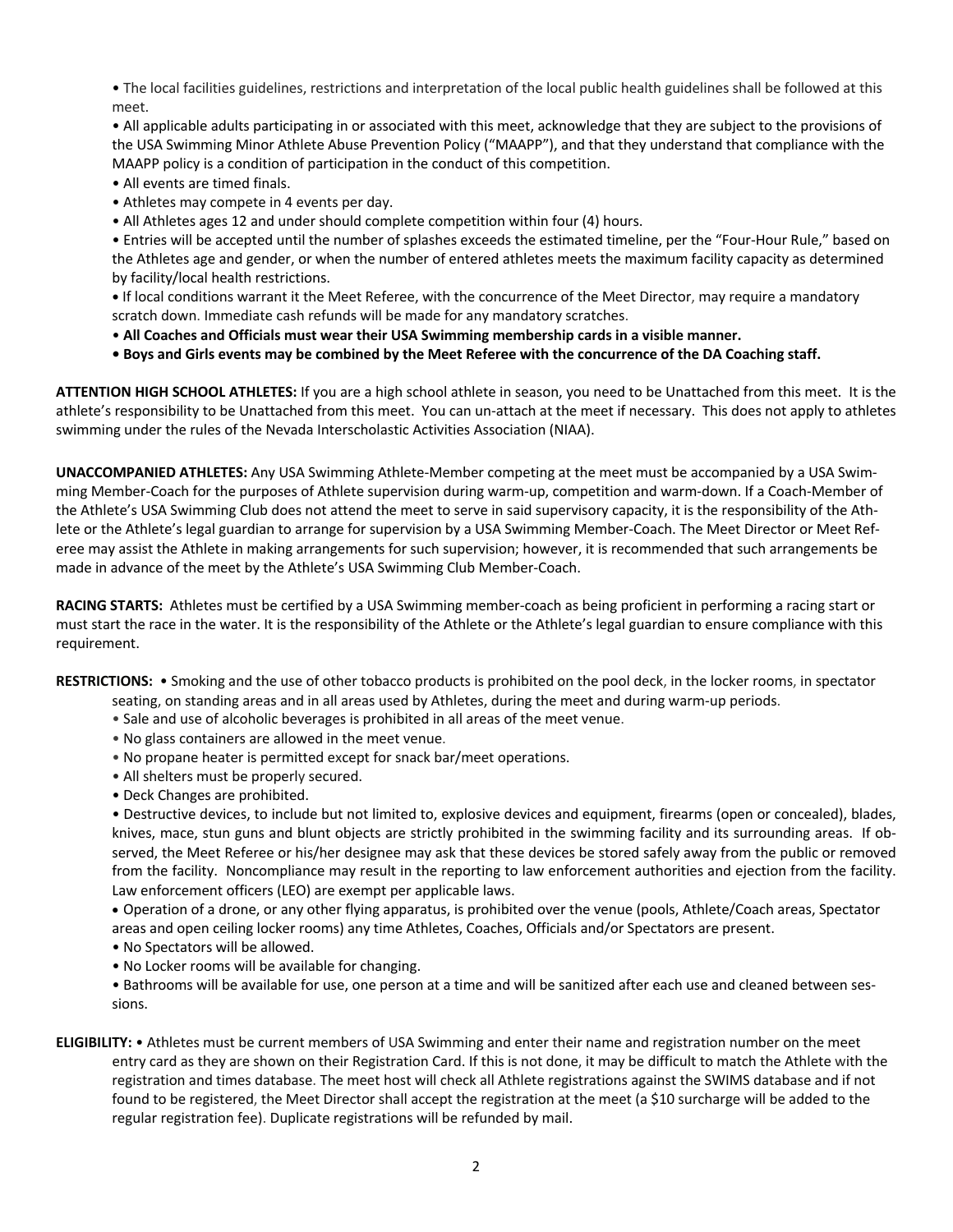• Meet is open only to qualified athletes registered with Diablo Aquatics. Athletes who are unattached but participating with Diablo Aquatics are eligible to compete.

• Entries with **"NO TIME" will be accepted**.

• Disabled Athletes are welcome to attend this meet and should contact the Meet Director or Meet Referee regarding any special accommodations on entry times and seeding per Pacific Swimming policy.

• Athletes 19 years of age and over may compete in the meet for time only, no awards. Such Athletes must have met standards for the 17-18 age group.

• The Athlete's age will be the age of the Athlete on the first day of the meet.

**ENTRY FEES:** \$47 per athlete. No refunds will be made except mandatory scratch downs.

**ENTRIES:** All entries will be communicated directly to the coaching staff in person or through email no later than Sunday, Feb. 28 at noon. Meet fees will be billed directly to athletes' club account. Entries may be emailed to **chris@diabloaquatics.com**.

**CHECK-IN:** The meet shall be pre-seeded. Athletes shall report to their designated cohort location at their designated arrival times to be communicated by the coaching staff.

**SCRATCHES:** Any Athletes not reporting for or competing in an individual timed final event that they have entered shall not be penalized.

**AWARDS:** None.

**ADMISSION:** No spectators allowed.

**MISCELLANEOUS:** No overnight parking is allowed. Facilities will not be provided after meet hours.

## **EVENT SUMMARY:**

| <b>SUNDAY</b> |        |               |  |
|---------------|--------|---------------|--|
| Open          | Open   | Open          |  |
| <b>50 BR</b>  | 100 BR | 200 BR        |  |
| <b>50 BK</b>  | 100 BK | 200 BK        |  |
| 50 FL         | 100 FL | 200 FL        |  |
| <b>50 FR</b>  | 100 FR | 200 FR        |  |
| 100 IM        | 200 IM | 400 IM        |  |
|               |        | <b>500 FR</b> |  |
|               |        | 1000 FR       |  |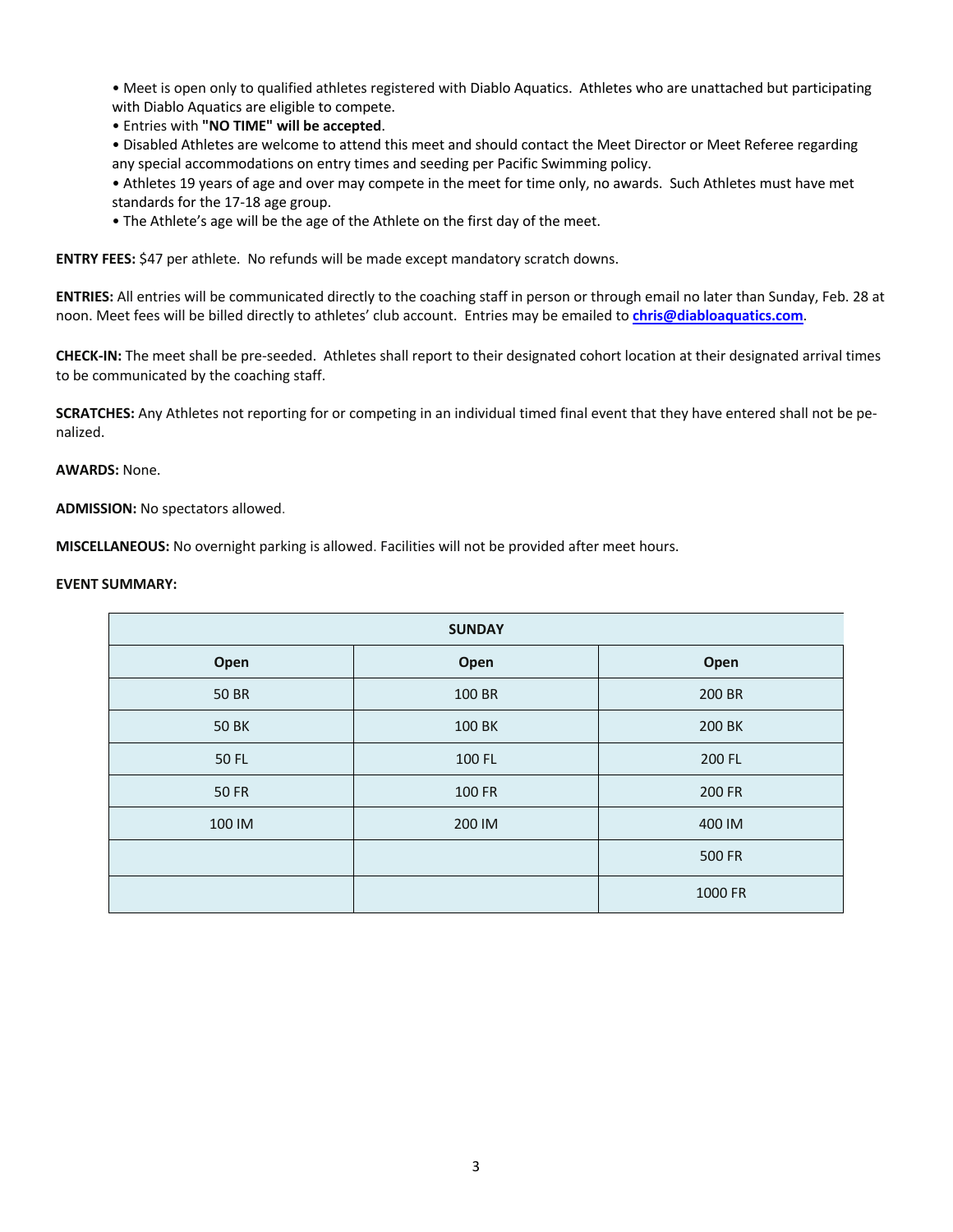## **ORDER OF EVENTS:**

| Sunday, March 14<br><b>Session #1, Senior 2</b> |                |               |
|-------------------------------------------------|----------------|---------------|
| <b>EVENT#</b>                                   | <b>EVENT</b>   | <b>EVENT#</b> |
| 87                                              | <b>50 FR</b>   | 88            |
| 89                                              | 100 FR         | 90            |
| 91                                              | 100 BR         | 92            |
| 93                                              | 100 BK         | 94            |
| 95                                              | 100 FL         | 96            |
| 97                                              | 200 IM         | 98            |
| 99                                              | 200 FR         | 100           |
| 101                                             | 200 BR         | 102           |
| 103                                             | 200 BK         | 104           |
| 105                                             | <b>200 FLY</b> | 106           |
| 107                                             | 400 IM         | 108           |
| 109                                             | 500 FR         | 110           |
| 111                                             | 1000 FR        | 112           |

| Sunday, March 14<br>Session #1, Senior 1 "A" |                |               |
|----------------------------------------------|----------------|---------------|
| <b>EVENT#</b>                                | <b>EVENT</b>   | <b>EVENT#</b> |
| 113                                          | <b>50 FR</b>   | 114           |
| 115                                          | 100 FR         | 116           |
| 117                                          | 100 BR         | 118           |
| 119                                          | 100 BK         | 120           |
| 121                                          | 100 FL         | 122           |
| 123                                          | 200 IM         | 124           |
| 125                                          | 200 FR         | 126           |
| 127                                          | 200 BR         | 128           |
| 129                                          | 200 BK         | 130           |
| 131                                          | <b>200 FLY</b> | 132           |
| 133                                          | 400 IM         | 134           |
| 135                                          | 500 FR         | 136           |
| 137                                          | 1000 FR        | 138           |

| Sunday, March 14<br>Session #1, Senior 1 "B" |                |               |
|----------------------------------------------|----------------|---------------|
| <b>EVENT#</b>                                | <b>EVENT</b>   | <b>EVENT#</b> |
| 139                                          | <b>50 FR</b>   | 140           |
| 141                                          | 100 FR         | 142           |
| 143                                          | 100 BR         | 144           |
| 145                                          | 100 BK         | 146           |
| 147                                          | 100 FL         | 148           |
| 149                                          | 200 IM         | 150           |
| 151                                          | 200 FR         | 152           |
| 153                                          | 200 BR         | 154           |
| 155                                          | 200 BK         | 156           |
| 157                                          | <b>200 FLY</b> | 158           |
| 159                                          | 400 IM         | 160           |
| 160                                          | <b>500 FR</b>  | 162           |
| 161                                          | 1000 FR        | 164           |

 $\Gamma$